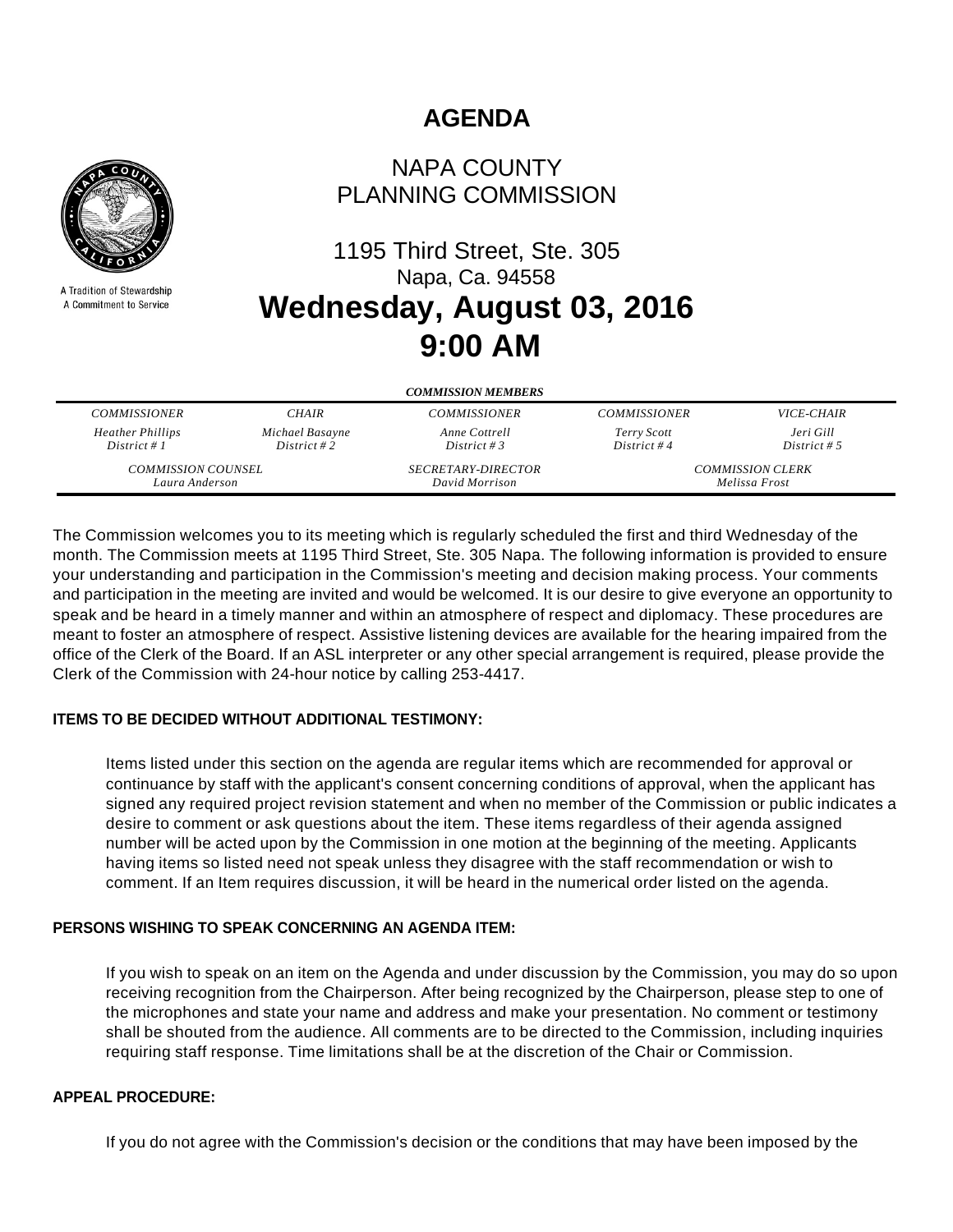Commission in approving an agenda item, you may appeal the Commission's action to the Napa County Board of Supervisors. Appeals may be limited to those issues raised at the public hearing relating to the agenda item or to written correspondence delivered to the Planning Commission at or prior to the public hearing. For additional information concerning the County's Ordinance requirements for filing an appeal or to obtain the required forms to file an appeal, please stop at the front counter in the County Executive Office/Clerk of the Board, 1195 Third Street, Suite 305 in Napa. If you have any question concerning the appeals procedure, please call (707) 253 4580 and request assistance.

All materials relating to an agenda item for an open session of a regular meeting of the Planning Commission which are provided to a majority or all of the members of the Commission by Commissioners, staff or the public within 72 hours of but prior to the meeting will be available for public inspection, at the time of such distribution, in the office of the Clerk of the Planning Commission, 1195 Third Street, Suite 210, Napa, California 94559, Monday through Friday, between the hours of 8:00 a.m. and 5:00 p.m., except for County holidays. Materials distributed to a majority or all of the members of the Commission at the meeting will be available for public inspection at the public meeting if prepared by the members of the Commission or County staff and after the public meeting if prepared by some other person. Availability of materials related to agenda items for public inspection does not include materials which are exempt from public disclosure under Government Code sections 6253.5, 6254, 6254.3, 6254.7, 6254.15, 6254.16, or 6254.22.

**Agenda available on line at www.countyofnapa.org**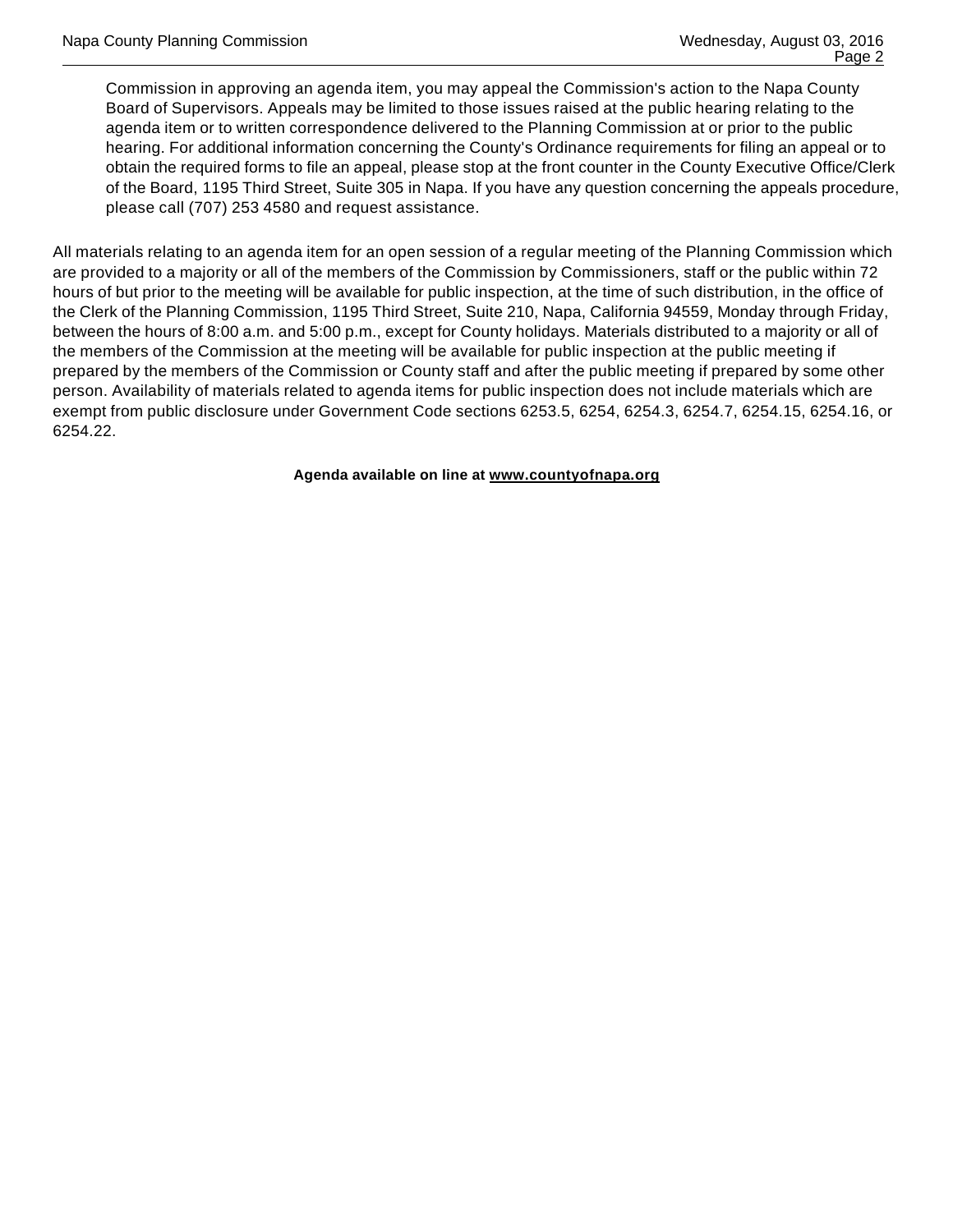#### **1. CALL TO ORDER / ROLL CALL**

#### **2. PLEDGE OF ALLEGIANCE**

#### **3. CITIZEN COMMENTS AND RECOMMENDATIONS**

The Commission invites Citizen comments and recommendations concerning current problems and future prospects of a planning nature which are within the jurisdiction of the Planning Commission. Anyone who wishes to speak to the Commission on such a matter, if it is not on the agenda, may do so at this time.

#### **4. APPROVAL OF MINUTES - None**

#### **5. DIRECTOR'S REPORT**

- BOARD OF SUPERVISORS ACTIONS
- OTHER DEPARTMENT ACTIVITIES

#### **6. AGENDA REVIEW**

**7. DISCLOSURES**

#### **8. PUBLIC HEARING ITEMS TO BE DECIDED WITHOUT ADDITIONAL TESTIMONY - None**

#### **9. PUBLIC HEARING ITEMS**

#### **A. TAYLOR FAMILY VINEYARDS / TAYLOR FAMILY VINEYARDS - USE PERMIT P15-00291-UP**

**CEQA Status** : Consideration and possible adoption of Categorical Exemptions pursuant to the California Environmental Quality Act (CEQA), Section 15303, Class 3, which exempts construction and operation of small wineries; Section 15305, Class 5, which exempts minor lot line adjustments that do not result in the creation of any new parcel; and Appendix B, Class 3 of the Napa County's Local Procedures for Implementing the California Environmental Quality Act. The project site is not included on a list of hazardous materials sites compiled pursuant to Government Code Section 65962.5.

**Request:** Approval of a Use Permit to establish a 15,000 gallon per year winery with the following components: (1) Conversion of an existing 1,600 square foot barn for winery production to include a 400 square foot barrel storage area, 80 square foot restroom, 400 square foot tasting room, 120 square foot laboratory, and 600 square foot production area; (2) Construction of a 400 square foot covered crush pad; (3) Hours of operation: 7:30 AM to 6:00 PM (production hours, except during harvest) and 10:00 AM to 6:00 PM (hospitality hours), seven (7)-days a week; (4) Employment of two (2) employees (one (1) full time and one (1) part-time); (5) Employee hours: 7:30 AM to 6:00 PM, 1 shift; (6) Construction of five (5) parking spaces (four standard spaces and one ADA space); (7) Lot line adjustment with the adjoining parcel to the north (APN 039-040-031); (8) Improvement of the existing driveway to a width of 20-feet from proposed winery to Silverado Trail; (9) Expansion of an inground wastewater treatment system; (10) Installation of two 10,000 gallon water tanks; (11) Installation of a left-turn lane from Silverado Trail to the project driveway; (12) Visitation of a maximum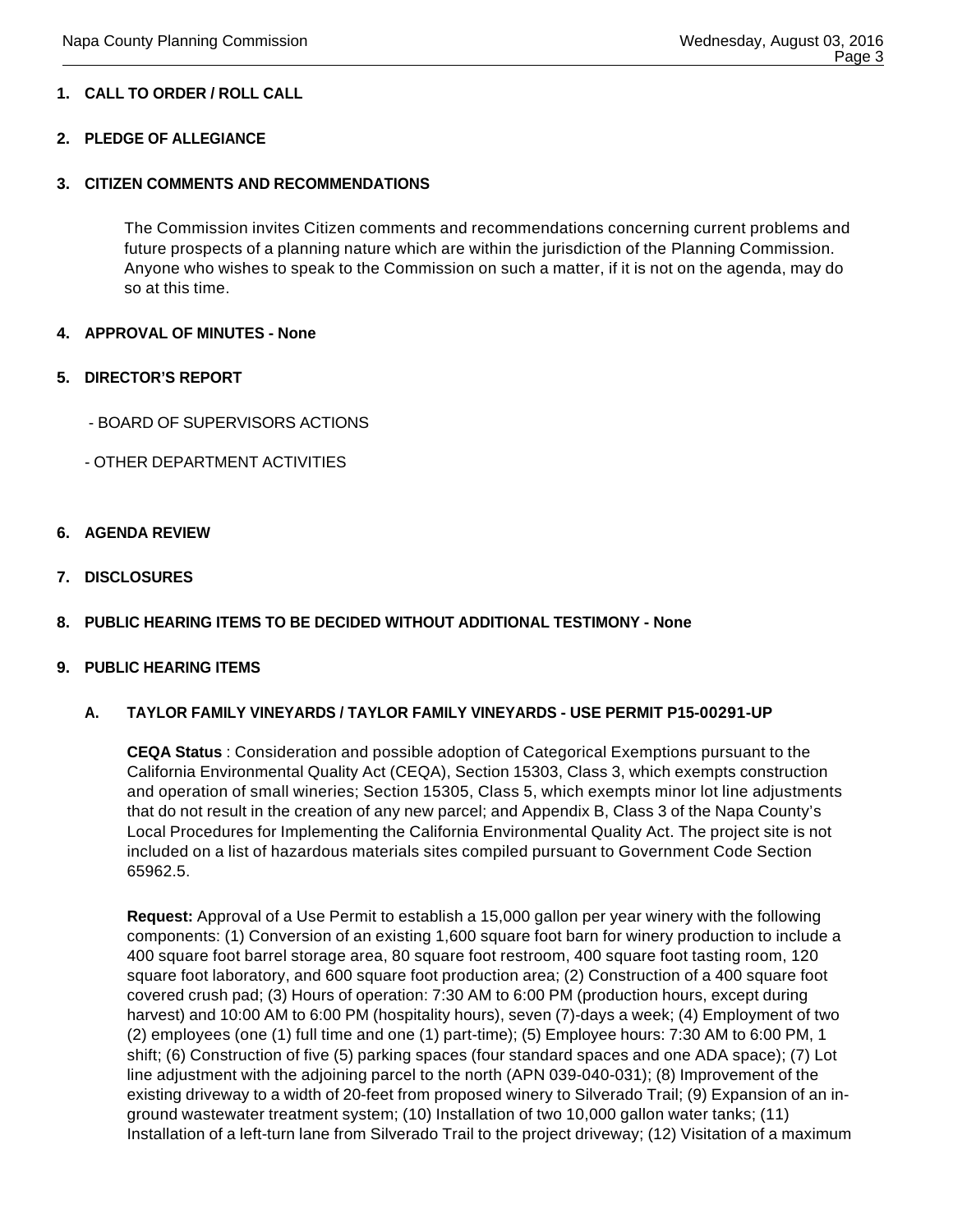of 17 visitors per day; maximum 119 visitors per week; and (13) Marketing Program to include ten events per year for a maximum of 30 guests per event and one (1) wine auction event per year with a maximum of 75 guests. The project is located on a 21.1 acre parcel within the Agricultural Preserve (AP) zoning district and accessed via a private driveway located off Silverado Trail; 5991 Silverado Trail, Napa, CA 94558; APN: 039-040-016.

**Staff Recommendation:** Find the project Categorically Exempt and approve the Use Permit, as conditioned.

**Staff Contact:** Jason R. Hade, AICP, Planner III, (707) 259-8757 or jason.hade@countyofnapa.org

**Applicant Contact:** Sandra Taylor Carlson, 1194 Jerome Way, Napa, CA 94558, (707) 225-7254

#### **B. THIS ITEM IS SET TO BE DISCUSSED AT 1:30 PM**

#### **YOUNTVILLE HILL WINERY / CS2 WINES, LLC - USE PERMIT AND AN EXCEPTION TO THE CONSERVATION REGULATIONS (P13-00279); VARIANCE (P13-00417); AND, VIEWSHED (P13- 00416) PUBLIC HEARING ON THE DRAFT ENVIRONMENTAL IMPACT REPORT**

**CEQA Status:** Napa County and its consultant, Ascent Environmental, Inc., have completed a draft environmental impact report (DEIR) that analyzes the potential environmental impacts of the Yountville Hill winery proposed on a 10.89 acre site located at 7400 St. Helena Highway, in unincorporated Napa County. The DEIR was released for a public and agency review and comment period that began on July 1, 2016. The public comment period is scheduled to conclude at 5:00 p.m. on August 15, 2016. Interested agencies, organizations and members of the public are invited to submit written comments to Planning staff within the comment period. Oral or written comments may also be submitted to the Planning Commission during this agendized hearing.

**Request:** This is a public hearing to receive comments regarding the DEIR that has been prepared to analyze the direct, indirect and cumulative environmental impacts that could occur as a result of approval of the proposed project. The proposed project consists of a request to establish a new winery on the subject site with an annual production capacity of 100,000 gallons. The 10.9 acre project site is located on the east side of State Route 29 approximately ¼-mile south of the Yount Mill Road / State Route 29 intersection. APN's: 031-130-028 & 029. 7400 St. Helena Hwy, Napa.

The Commission is also asked to consider a request from Shute, Mihaly & Weinberger LLP, representing Save Yountville Hill to extend the public review and comment period on the DEIR, from 45 days to 90 days.

**Staff Recommendation:** Open the public hearing, accept public comments on the DEIR, and close the public hearing on the DEIR. Extend the public comment and review period for an additional 15 days, adjusting the date of the end of the comment period from August 15, 2016, to August 30, 2016, for a total of 60 days.

**Staff Contact:** Sean Trippi, (707)-299-1353 or sean.trippi@countyofnapa.org

**Applicant:** Eric Sklar, (707) 484-8656 or ericsklar@gmail.com

**Applicant's Representative:** Lester Hardy, (707) 967-9610 or lester@lhardy.com

### **THIS ITEM IS SET TO BE DISCUSSED AT 1:30 PM**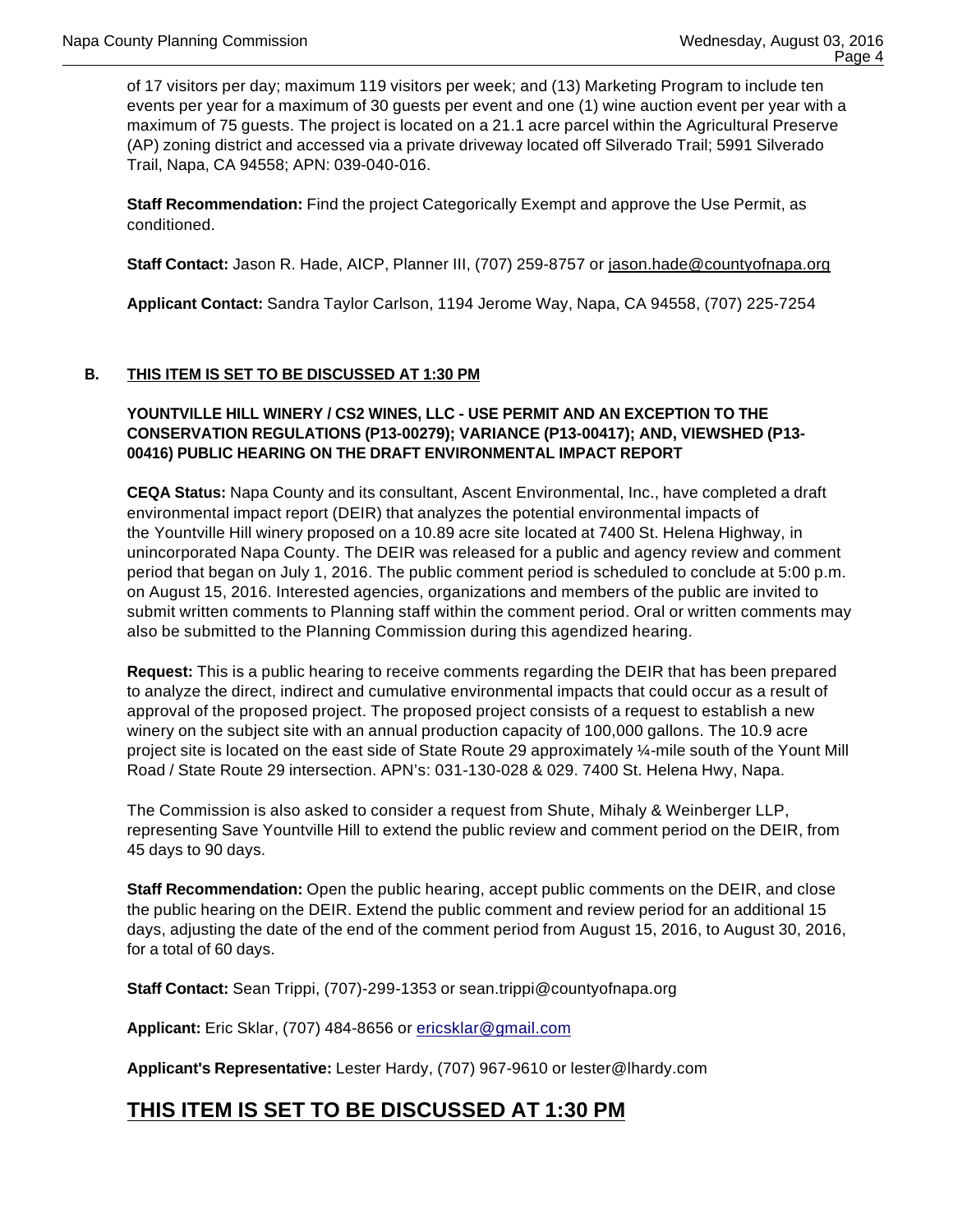#### **10. ADMINISTRATIVE ITEMS**

#### **A. ADOPTION OF THE 2016 STANDARD CONDITIONS OF APPROVAL**

**CEQA Status:** General Rule. It can be seen with certainty that there is no possibility the proposed action may have a significant effect on the environment and therefore CEQA is not applicable. [See Guidelines For the Implementation of the California Environmental Quality Act, 14 CCR 15061(b)(3)].

**Request:** Consideration of and recommendation to the Board of Supervisors regarding adoption of the updated 2016 Standard Conditions of Approval for: (1) Winery projects; (2) Other Non-Residential/Residential projects; and (3) Specific Plan Area (Napa Valley Business Park) projects. Upon adoption by the Board, the updated standard conditions will be applied to all new discretionary projects and to any future modifications in the County.

**Staff Recommendation:** Receive staff presentation, solicit any public comments, conduct Commission discussion and continue the item to August 17, 2016 for final recommendation.

**Staff Contact:** Charlene Gallina, Supervising Planner, 299-1355 or charlene.gallina@countyofnapa.org

#### **11. DEPUTY DIRECTOR'S REPORT**

- DISCUSSION OF ITEMS FOR THE **AUGUST 17, 2016 REGULAR MEETING**
- CODE COMPLIANCE REPORT
- ZONING ADMINISTRATOR ACTIONS
- OTHER PENDING PROJECTS' STATUS

#### **12. COMMISSIONER COMMENTS / COMMITTEE REPORTS**

#### **13. FUTURE AGENDA ITEMS**

ITEMS REQUIRED TO RETURN TO THE PLANNING COMMISSION FOR DISCUSSION BASED ON FUTURE PRIVATE CONSTRUCTION SCHEDULE

- #03457-UP, 1 year after occupancy - Kendall Jackson (formerly Pecota) Winery

- #P12-00347-UP, 1 year after occupancy Diogenes Ridge Winery
- #P09-00185-UP, 1 year after occupancy Ca' Nani Winery
- #P10-00206-UP, 1 year after occupancy for visitation Caravan Serai Winery
- #P10- 00123-MOD, 1 year after occupancy MJA Vineyards
- #P11-00464-MOD, 1 year after occupancy Oakville Grocery
- #P13-00055-UP, 3 years after approval date for reporting on visitation and marketing Bell Wine Cellars

#### **14. ADJOURNMENT**